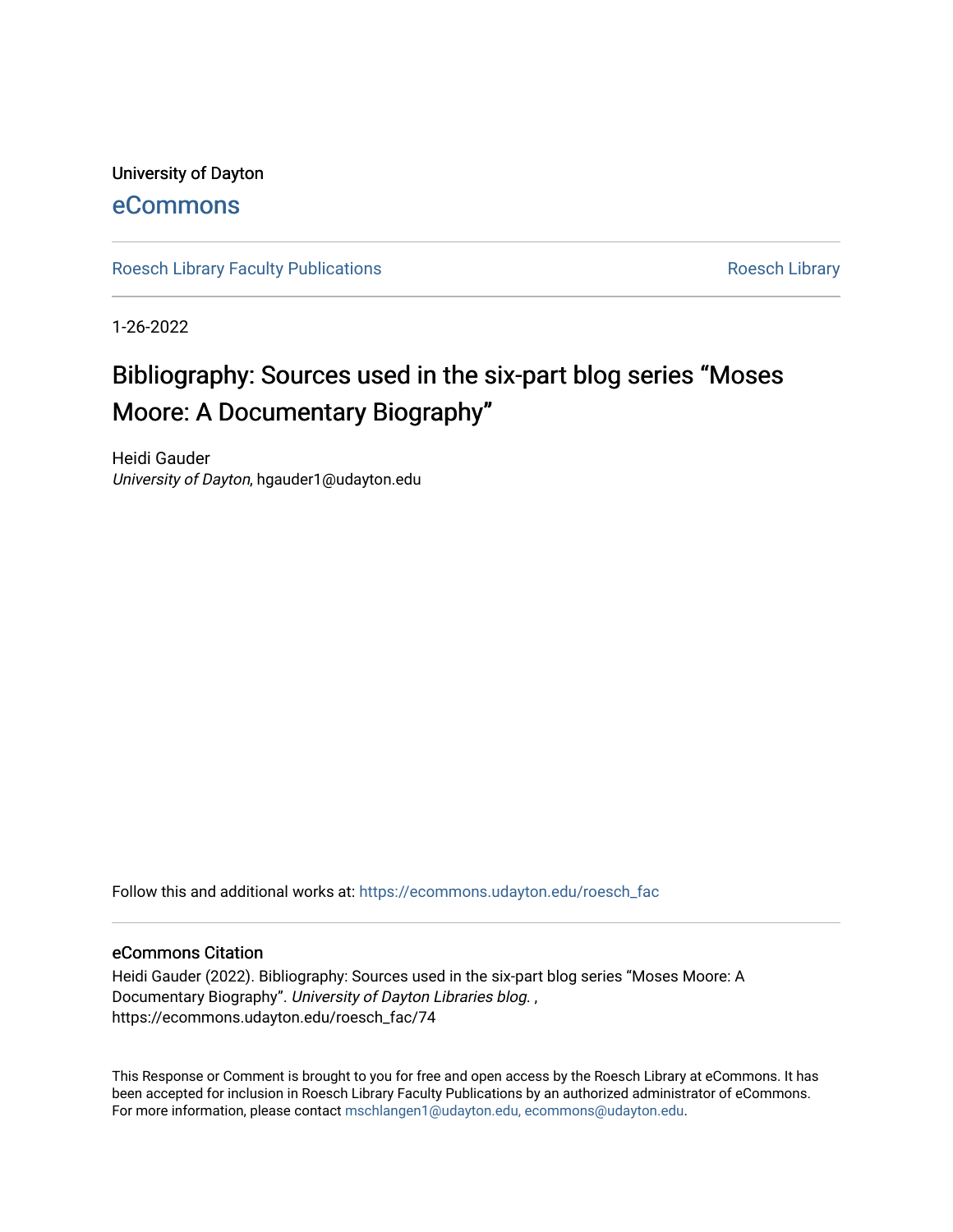# **Bibliography**

Sources used in the six-part blog series "Moses Moore: A Documentary Biography"

Heidi Gauder, University of Dayton

#### Blog installments:

[Moses Moore: A Documentary Biography](https://udayton.edu/blogs/libraries/2022-01-26-moore1.php) [Moses Moore: Political Action](https://udayton.edu/blogs/libraries/2022-01-26-moore2.php) [Moses Moore: Business Grows](https://udayton.edu/blogs/libraries/2022-01-26-moore3.php) [Moses Moore: Entertainment and Sports](https://udayton.edu/blogs/libraries/2022-01-26-moore4.php) [Moses Moore: Building Portfolio](https://udayton.edu/blogs/libraries/2022-01-26-moore5.php) [Moses Moore: Community Needs](https://udayton.edu/blogs/libraries/2022-01-26-moore6.php)

## **Primary Sources**

*Cincinnati Enquirer,* Feb. 5-6, 1872.

*Chillicothe Gazette,* Oct. 26, 1897.

*Cleveland Gazette,* April 23, 1910.

*Colored American Magazine,* October 1909, p. 291.

- *Dayton Daily News:* Sept. 24 and Dec. 24, 1900; March 9, April 15, April 23, May 18, May 20, Aug. 2 and Aug. 3, 1901; April 1, 1903; April 20 and Nov. 11, 1904; Jan. 9 and Aug. 23, 1909; May 3, 1923; April 6, 1927; April 28, 1935; April 11, 1937; June 26, 1990.
- *Dayton Herald:* Nov. 5, 1885; Aug. 9 and Sept. 25, 1886; Aug. 29, 1887; June 15 and Sept. 21, 1888; July 19, 1893; Aug. 5, 1897; Sept. 2, Sept. 3 and Oct. 15, 1898; March 29, 1907; Aug. 18, 1909; Jan. 25, March 25, Sept. 16, Sept. 20 and Oct. 14, 1910; Jan. 24, April 27, Aug. 11 and Oct. 28, 1911; Aug. 26 and Aug. 28, 1912; May 6, 1913; March 3, 1915; Aug. 17, 1920; Feb. 19, 1921.

*Democratic Press* (Ravenna, Ohio), Feb. 8, 1872.

*The True Kentuckian* (Paris, Kentucky), Feb. 7, 1872

*Xenia Daily Gazette,* Oct. 28, 1897.